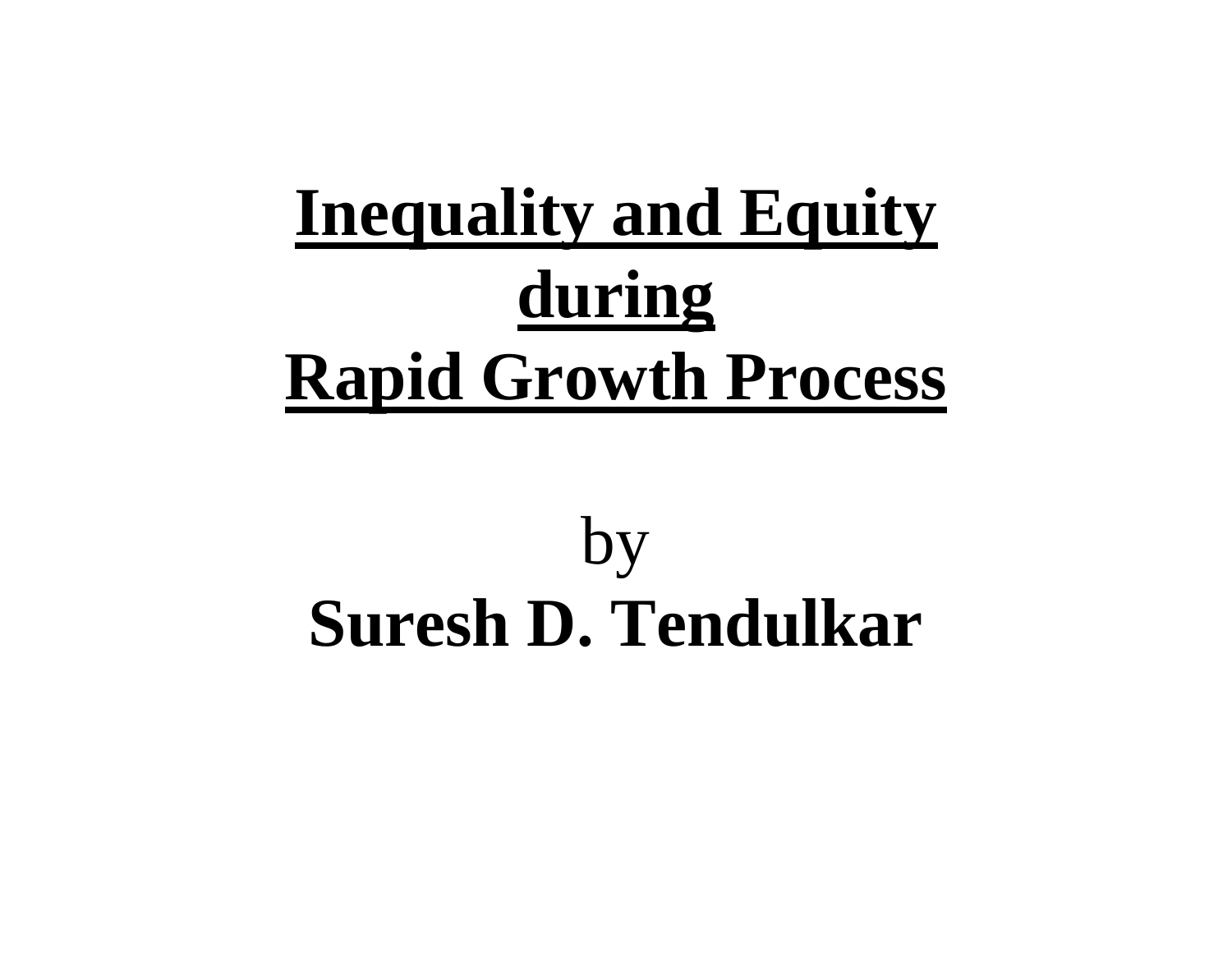## **Basic proposition**

**Rapid economic growth does not necessarily widen income inequalities but even when it does, rising inequalities, more often than not, are likely to be accompanied by advancement of distributional equity in the society.**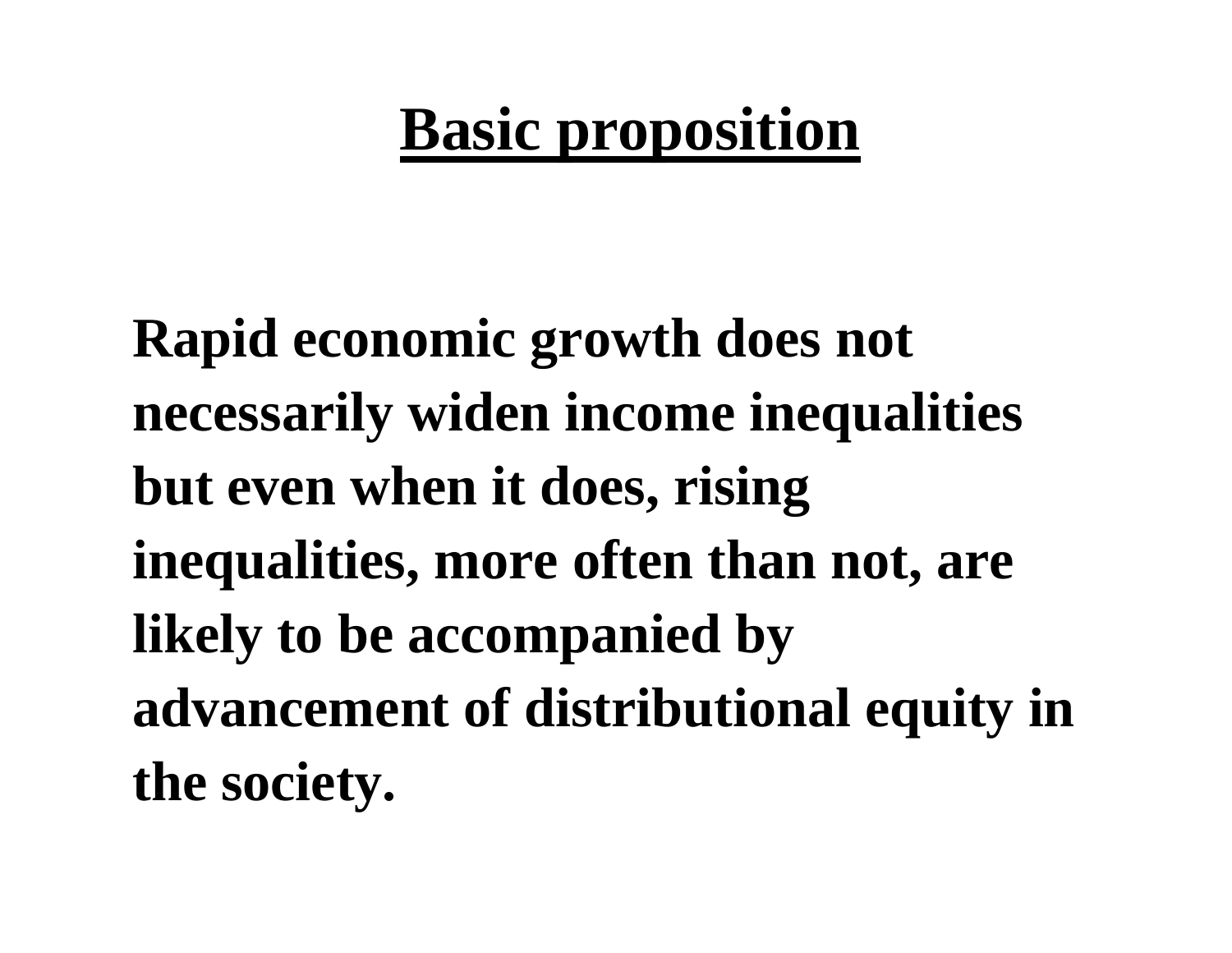**Production and distribution are inextricably linked in a mutually interactive and continuing chain of production and distribution during the process of economic change. For discussion, Kuznets considered two links separately, namely, (a) economic growth as a causal factor and its consequences for income inequalities; and (b) income inequalities as a causal factor and its consequences for economic growth**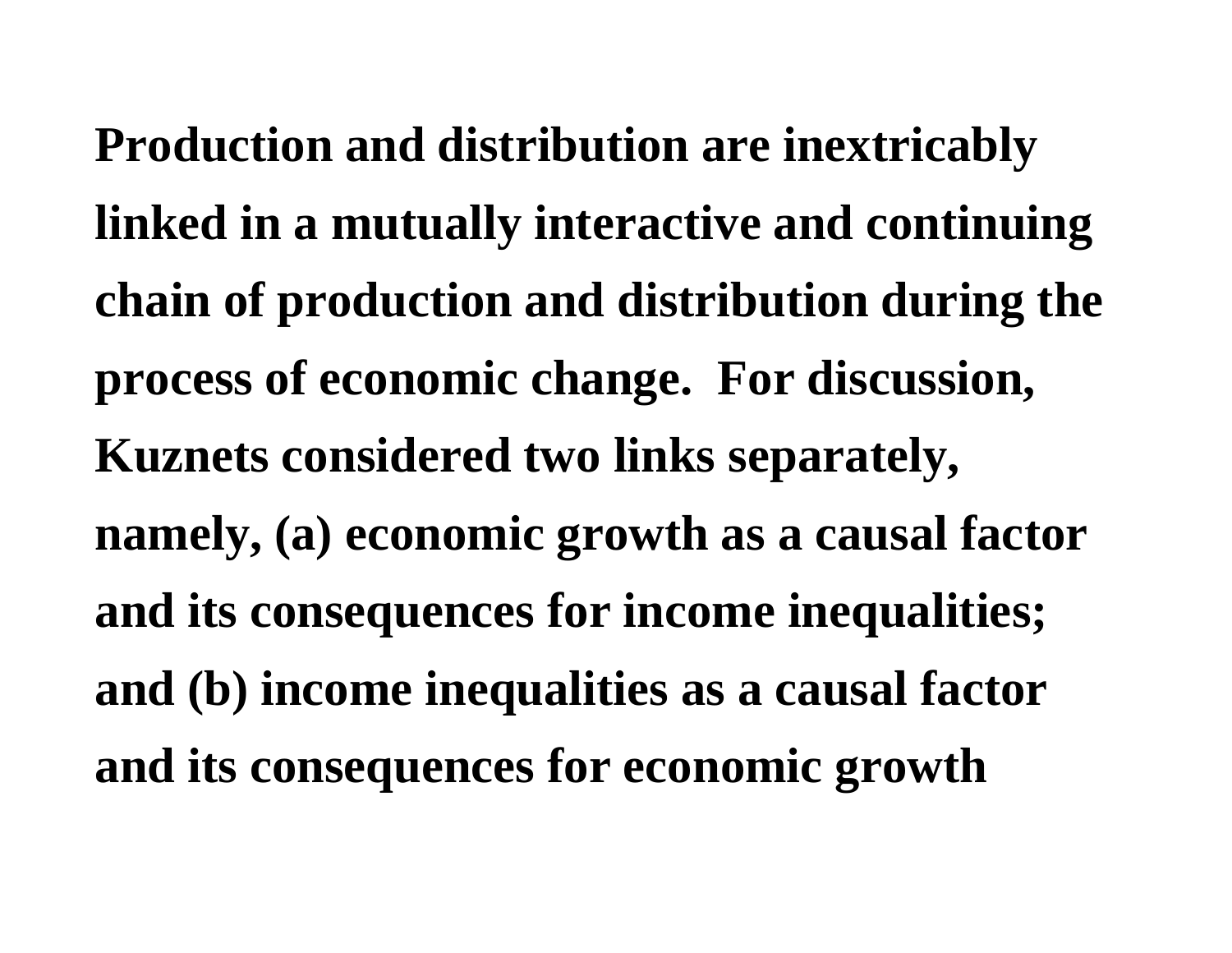### **Growth-inequality Link**

**At the aggregate macro-level, inter-sectoral (A,I,S) shifts in the composition of GDP and workforce widen inter-sectoral disparities in productivity per worker. These translate into widening of relative income inequalities basically because slower-growing rural (mostly agricultural) incomes are usually less unequally distributed than their fastergrowing urban (non-agricultural) counterparts.**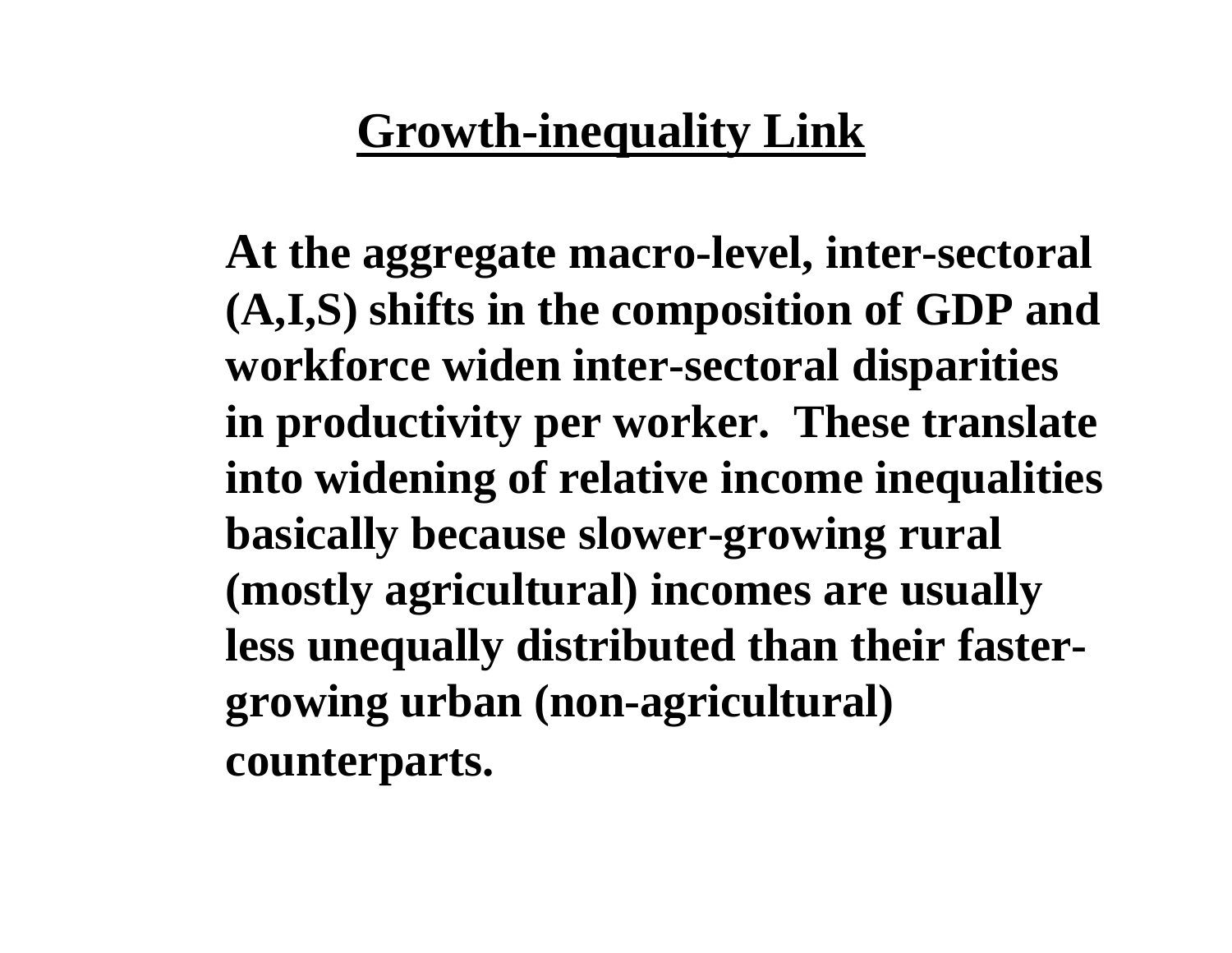### **(a) Growth-Inequality Link (contd)**

**At a disaggregated micro-level, economic growth brings about shifts in the location of individual economic agents along real income scale termed income mobility by Kuznets. Incidence of income mobility is governed by that of productivity-enhancing technological changes, required mix of skills and occupations in faster-growing sunrise industries and geographical distribution of available skill-cum-educational mix of labour supply.**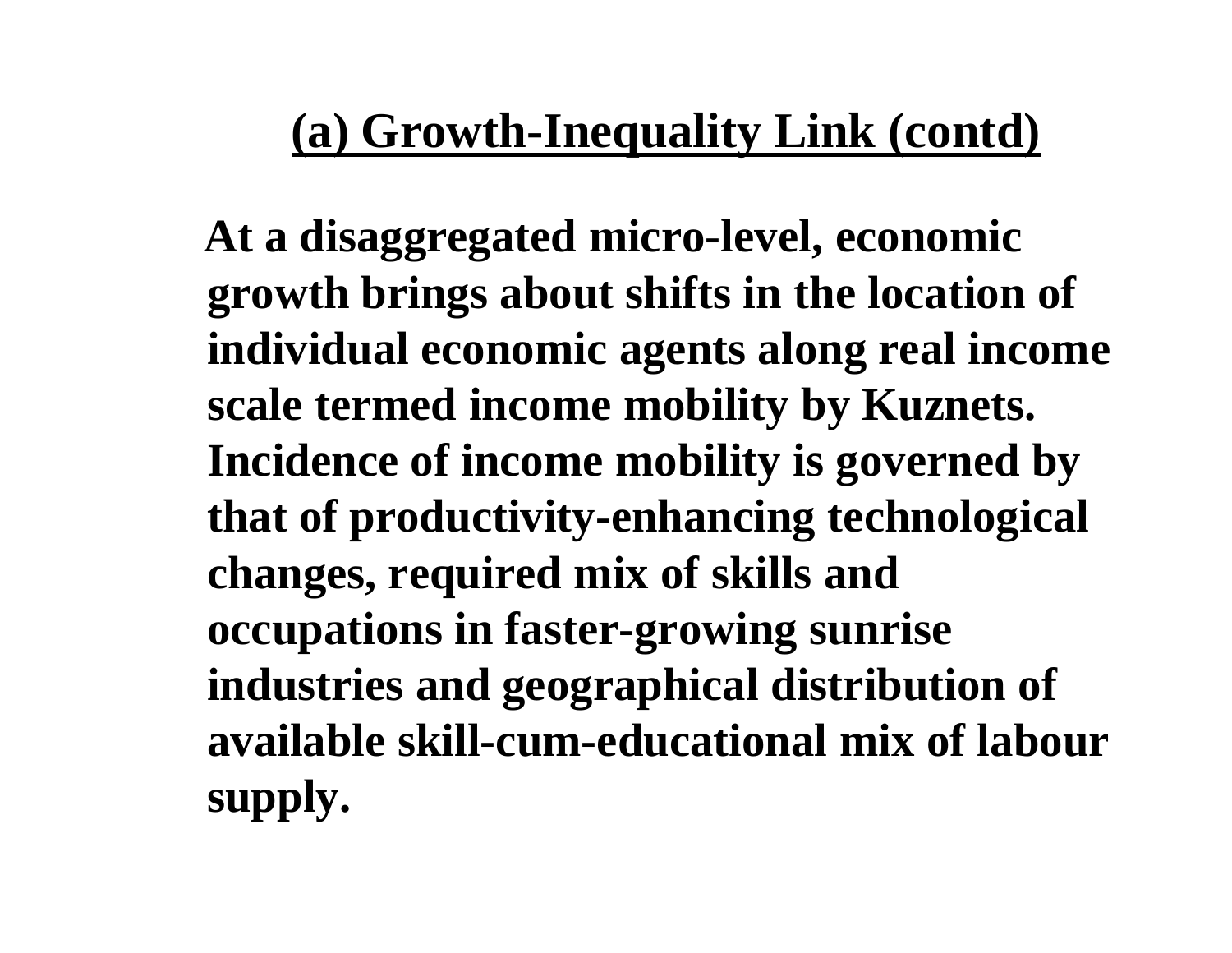### **(a) Growth-Inequality Link (contd)**

**Mismatch between location-specific labour supply and demand from faster-growing industries results in obsolescence, unemployment and rising earning disparities so that income mobility can be in** *both* **upward or downward direction. Opportunities for upward income mobility are expected to far outweigh those for downward or unchanged income position during the rapid growth process.**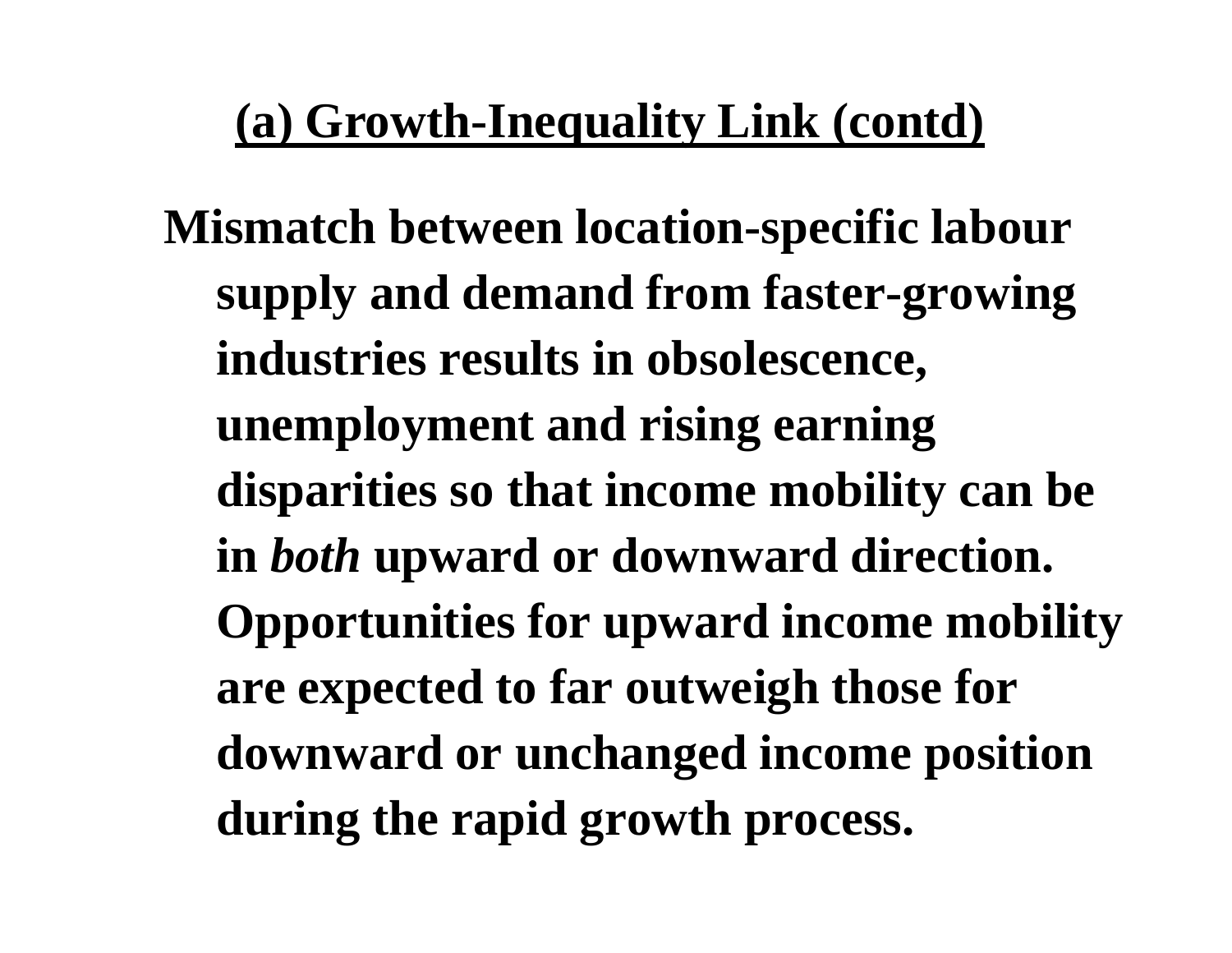### **Mechanisms underlying income mobility :**

- **(i) adoption of upgraded technology**
- **(ii) acquisition of new skills in greater demand than than existing one**
- **(iii) exogenous outward shift in demand for existing occupation of skill**
- **(iv)rural to urban locational shifts**
- **Determinants of income mobility : individual specific attitudes and motivational factors and barriers to mobility of two broad varieties: economic barriers (inadequate access to input, output, factor, credit markets oreducation/training or transport and communication facilities) and/or social barriers (attitudes and discrimination practices) barriers to mobility**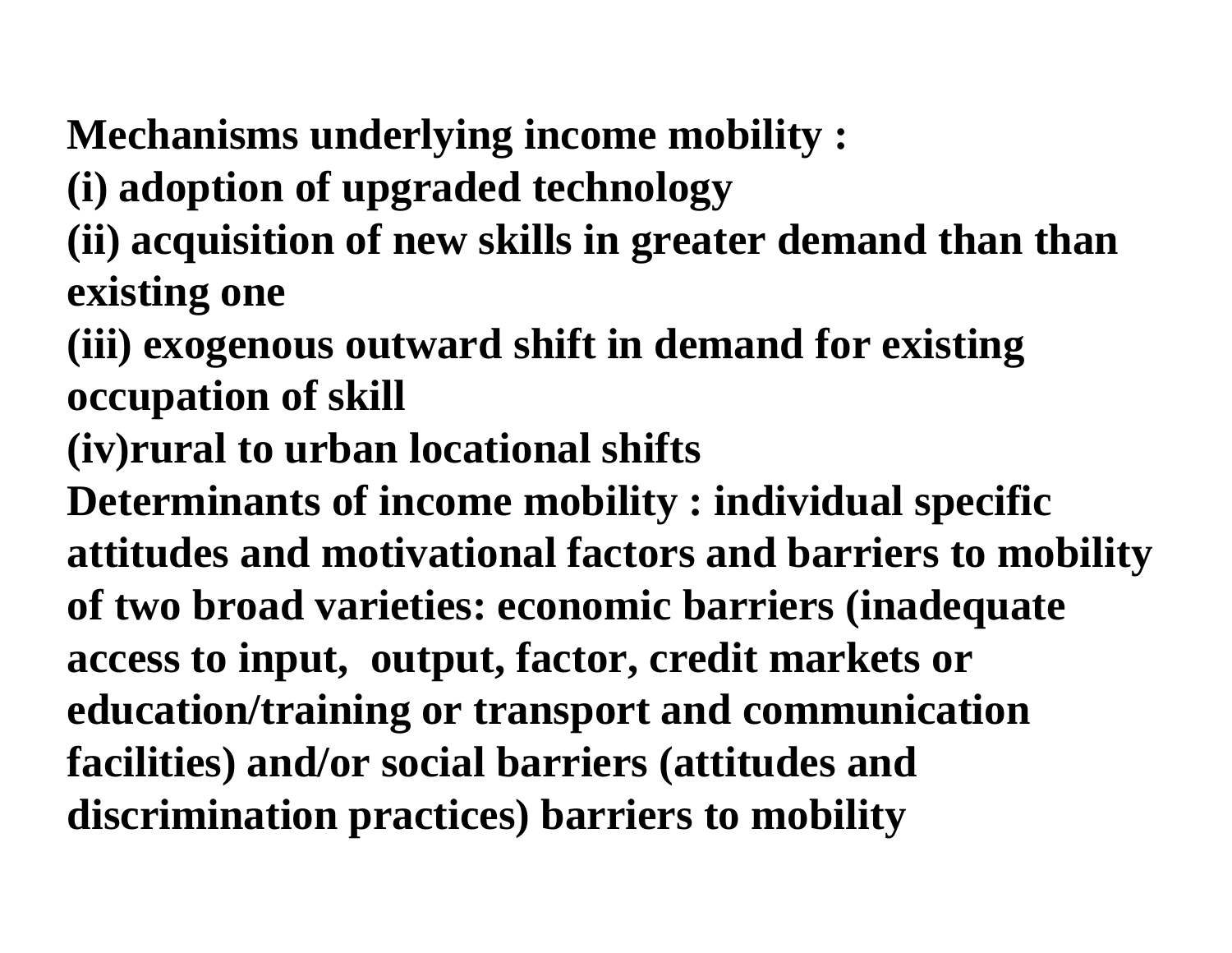### **Two Important Propositions on income mobility offered by Kuznets**

**One, the higher the rate of economic growth, the greater is its impact on weakening the barriers to income mobility.**

**Two, in the presence of income mobility, identity of those at different income positions along the real income scale undergoes rapid changes during the dynamic growth process so that there is "little meaning to the question whether poor are getting poorer and rich getting richer". (Kuznets).**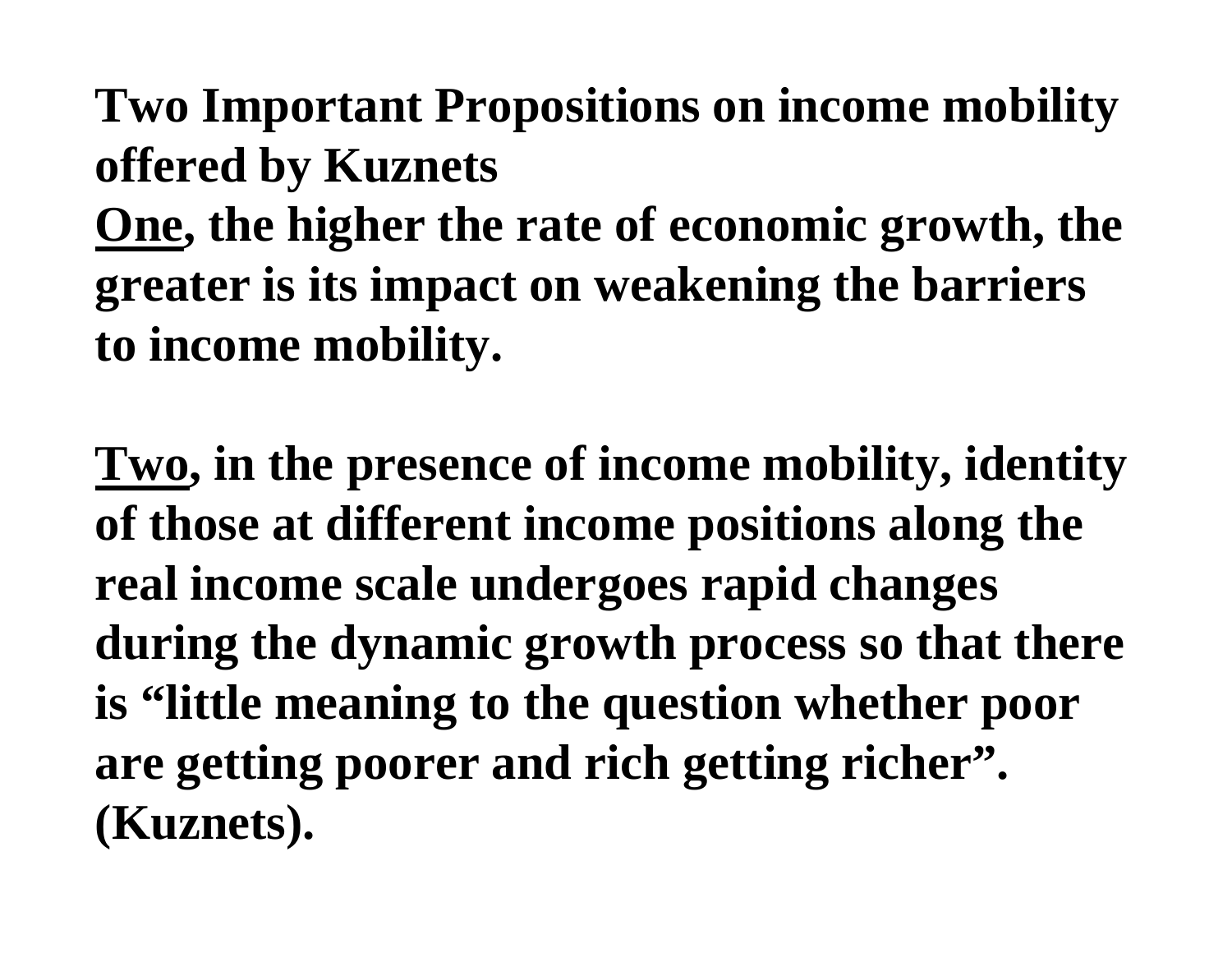#### **(b) Consequences of Income Inequality for economicgrowth:**

**Scitovsky (1964,1986) argued that economic incentive-generating inequalities was <sup>a</sup> price society paid for having economic growth and economic growth was necessary for raising the living standardsof rising population.**

**A.P.Lerner(1961) classified inequalities as functional(i.e. those that are instrumental in promotion economic development) and dysfunctional (those arising from deliberate creation of shortages of anykind) inequalities**.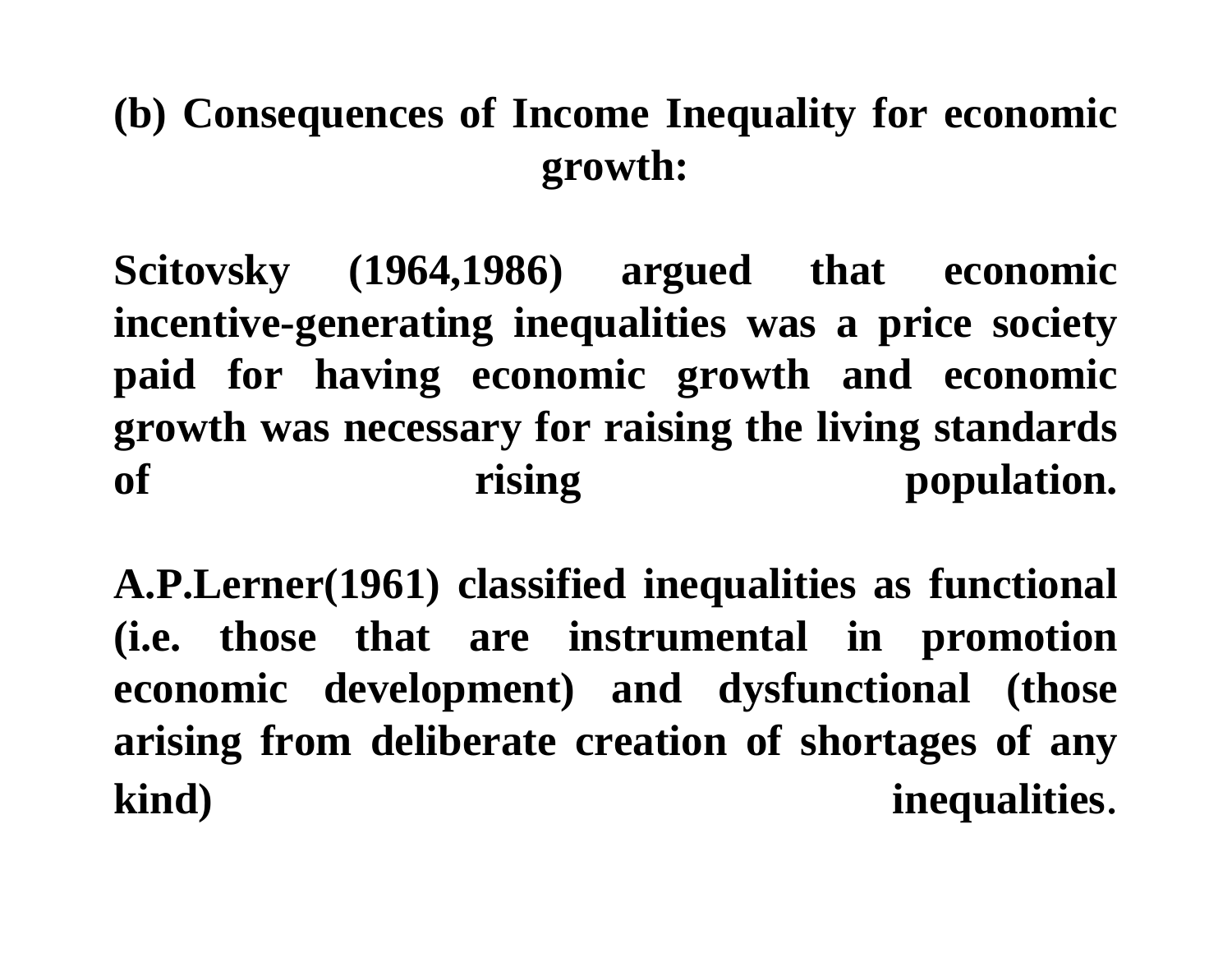## **Functional Inequalities**

**Rewards for (i) greater labour input;**

**(ii) acquisition of skills and educational endowments in short supply;**

- **(iii) natural abilities;**
- **(iv) experience;**

**(v) forgoing current consumption enabling greater investment;**

**(vi) undertaking risky uncertain productive investment.**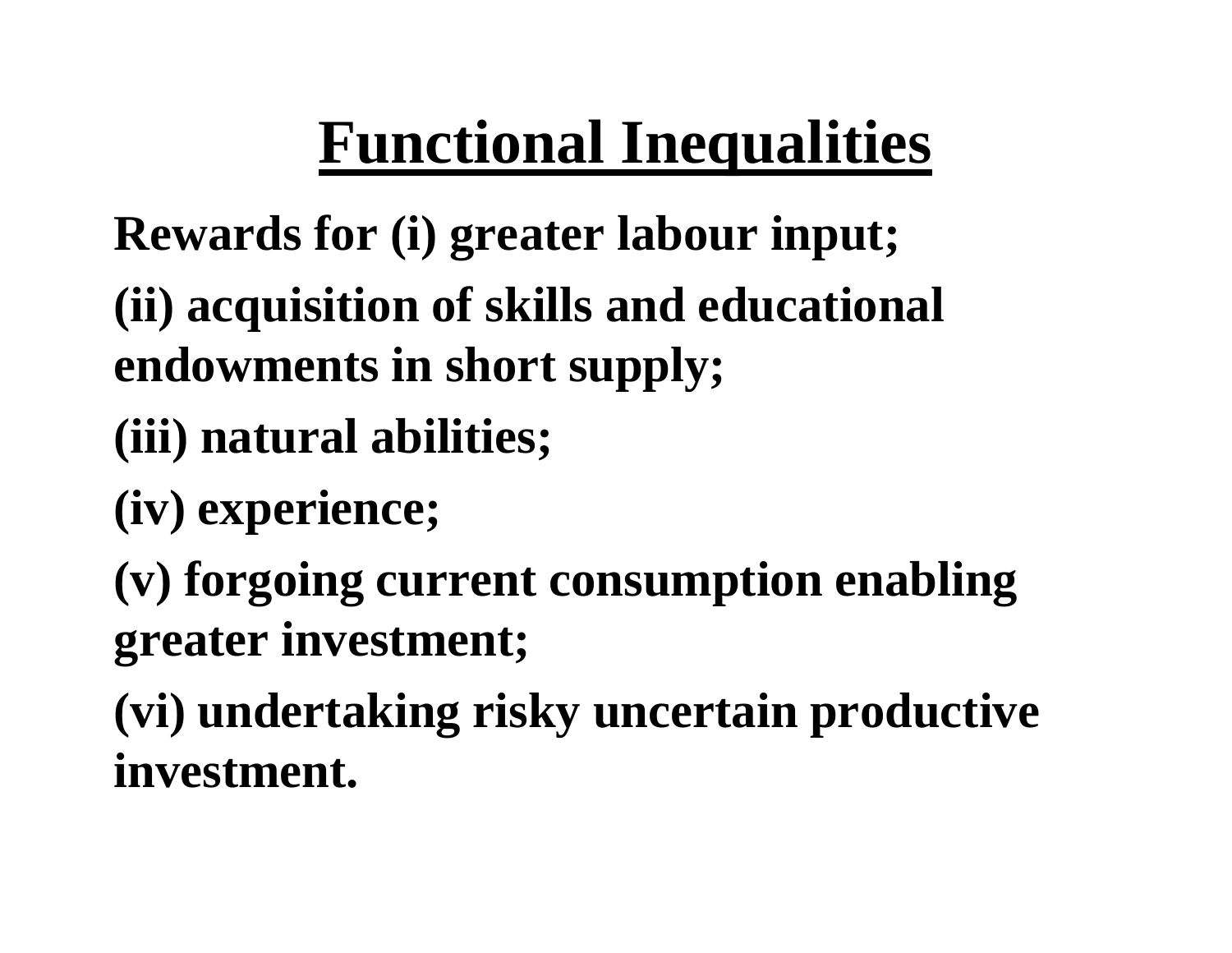#### **Inequalities in dynamic growth process**

• **In dynamic growth process, both functional anddysfunctional inequalities get inextricably mixedin <sup>a</sup> priori unpredictable fashion depending onthe behaviour shaped by perceived returns at themargin. Hence, economic inequalities need to be dealt with** *as and when they arise* **through nondistortionary and non-intrusive instruments. Note that observed outcome of rapid growthnecessarily implies functional inequalitiesdominating over dysfunctional ones.**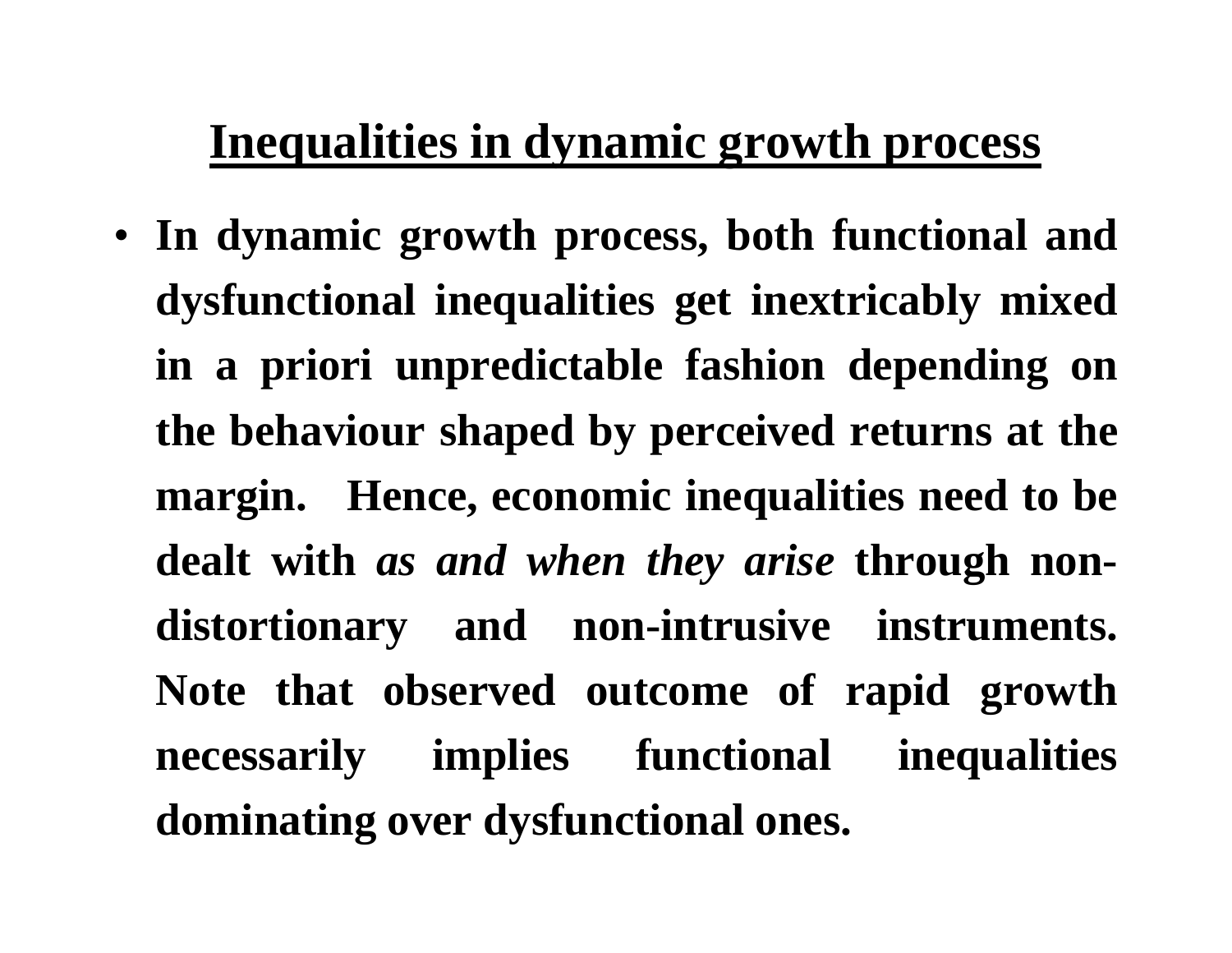## **Scitovsky on Equity**

**Scitovsky suggests three criteria for ascertainingsocial acceptability of inequalities :**

- **(i) those correlated with merit or peoples'contributions to society – broadly incentive based functional inequalities;**
- **(ii) those that arise in an environment of broadbased equality of opportunity; and**
- **(iii) those that go with improvement of wellbeing of those at bottom of social ladder.**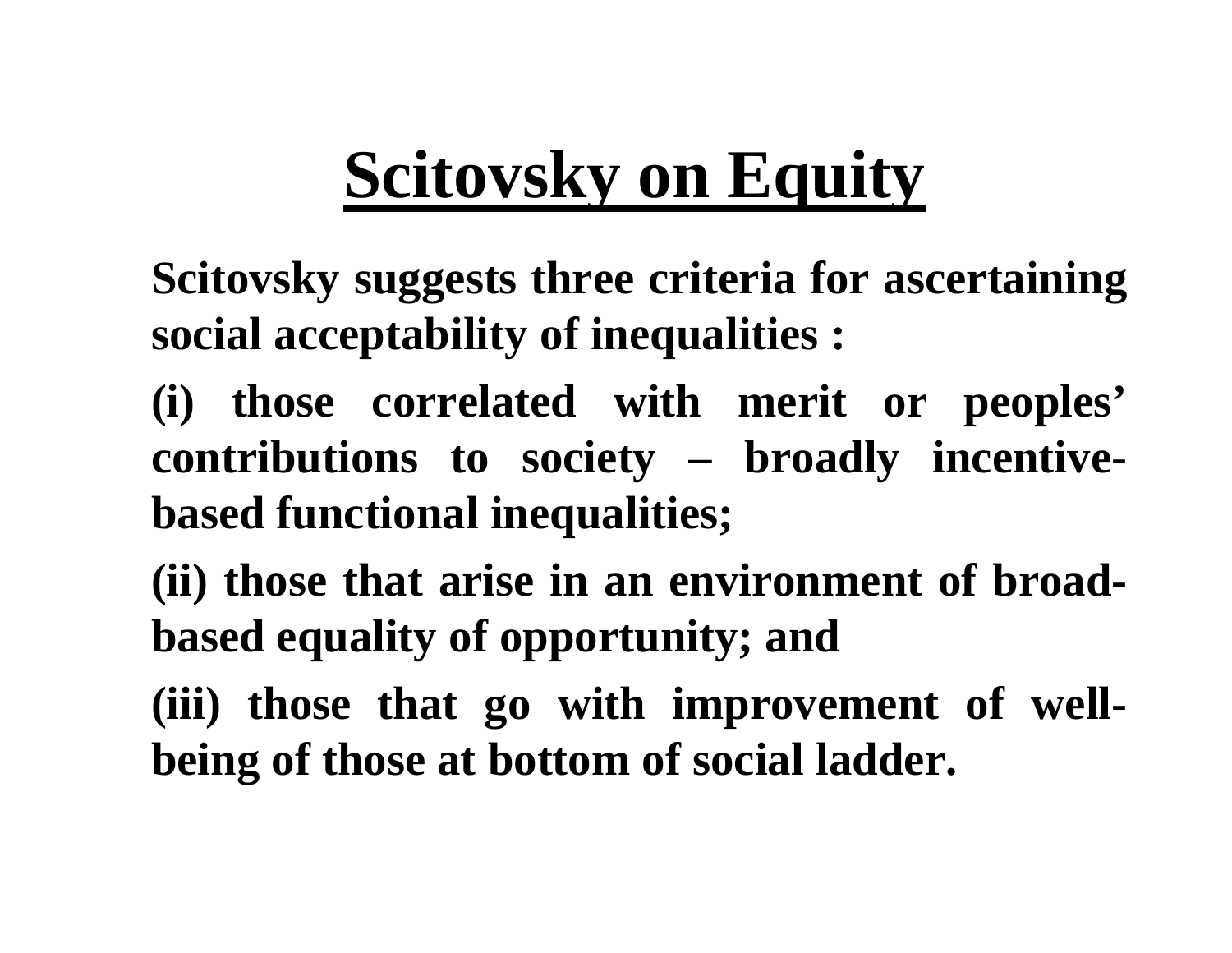## **Scitovsky on Equity (contd.)**

**Given (i) and (ii) and focusing on (iii) he linksadvances in equity to increased availability andaffordability (a function of income** *and* **price) of what are commonly deemed to be basicnecessities of life that satisfy urgent and essentialneeds. This de-links one-to-one correspondencebetween degree of inequity and inequality.**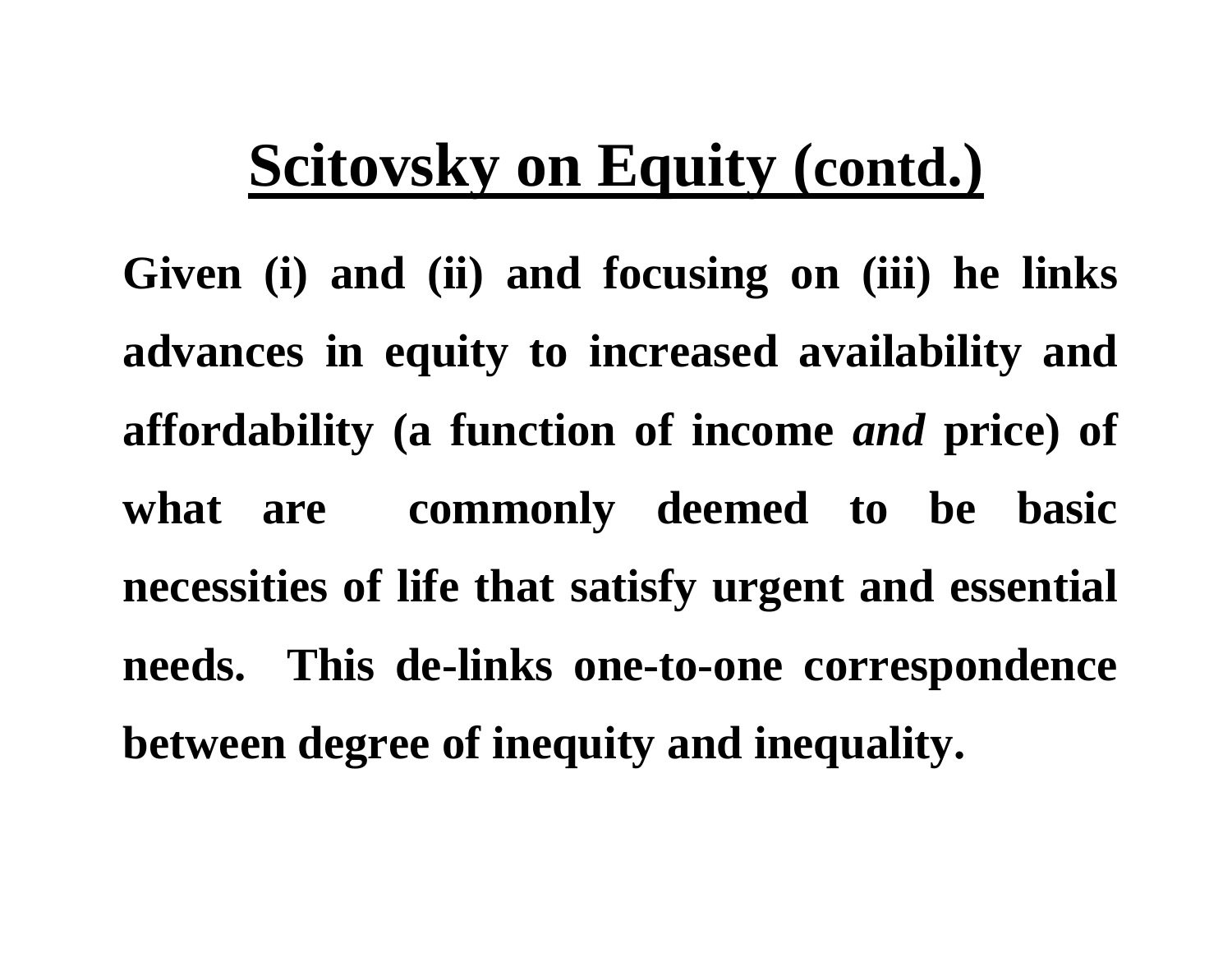## **Scitovsky on Equity (contd.)**

**Equity is made <sup>a</sup> function of not just (i) Lorenz curve ofincome; but also (ii) mean income level or average living standard underlying Lorenz curve; and (iii) relative priceof necessities.**

**Major implication : equity advancement can take place by reduction in relative price of necessities without changing Lorenz curve and mean income.**

**Equity enhancement thus can take place through <sup>a</sup> variety of channels: (i) income re-distribution; (ii) raising mean income through economic growth; (iii) increasing affordability of necessities through supply enhancement, real resource cost-reducing technological change orsubsidized supply.**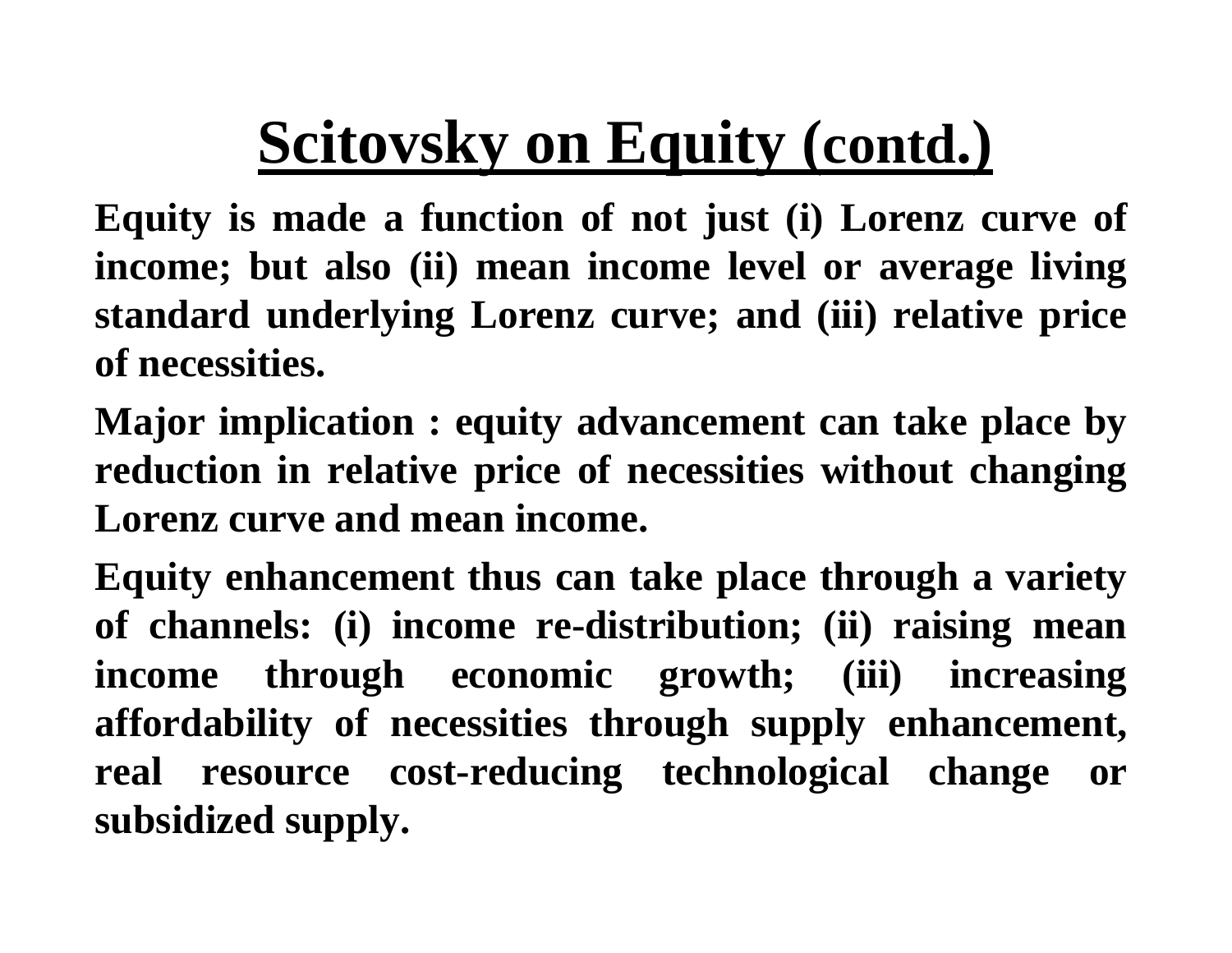### **Social tolerance of growing inequalities**

**Drawing on sociological, anthropological, socialpsychological besides economic studies, Hirschman(1973) suggested rising social tolerance ofgrowing inequalities arising from favourable signalingeffect of upwardly mobile on those left behind in anenvironment of <sup>a</sup> growing economy. It is based not onaltruism but on expectational calculus of perceivingadvancement of some as signaling future incomeearning opportunities for those left behind.**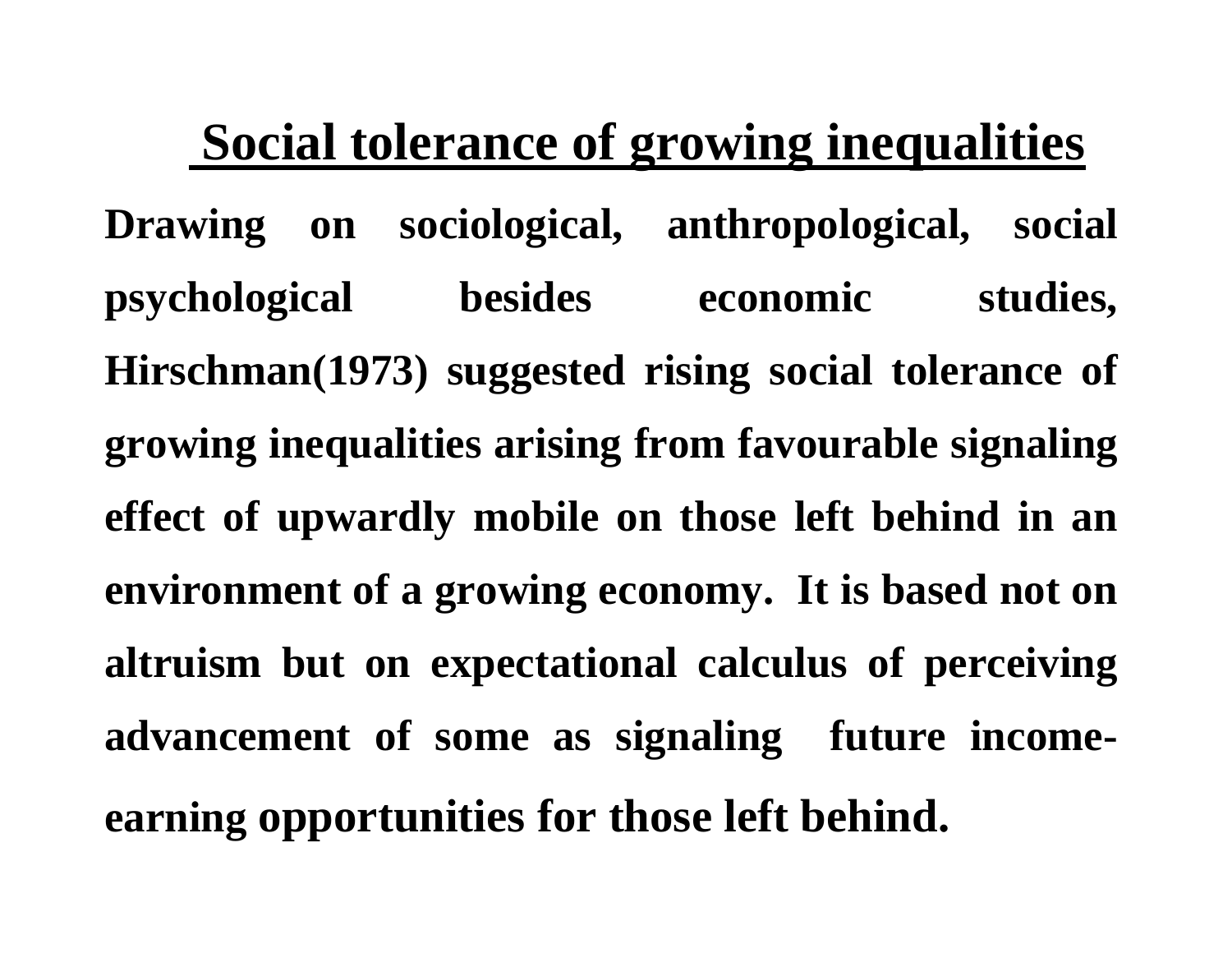#### **Hirschman quotes**:

**"To the extent such (societal) tolerance (based on expectational calculus) comes into being, it accommodates, as it were, rising inequalities in an almost providential fashion…..It is, therefore, conceivable that some** *uneven distribution of new incomes may be preferred to an egalitarian distribution by all members of the society***. In this eventuality, the increase in income inequality would not only be politically tolerable; it would in fact be** *desirable* **from the point of view of social welfare. [emphases added]**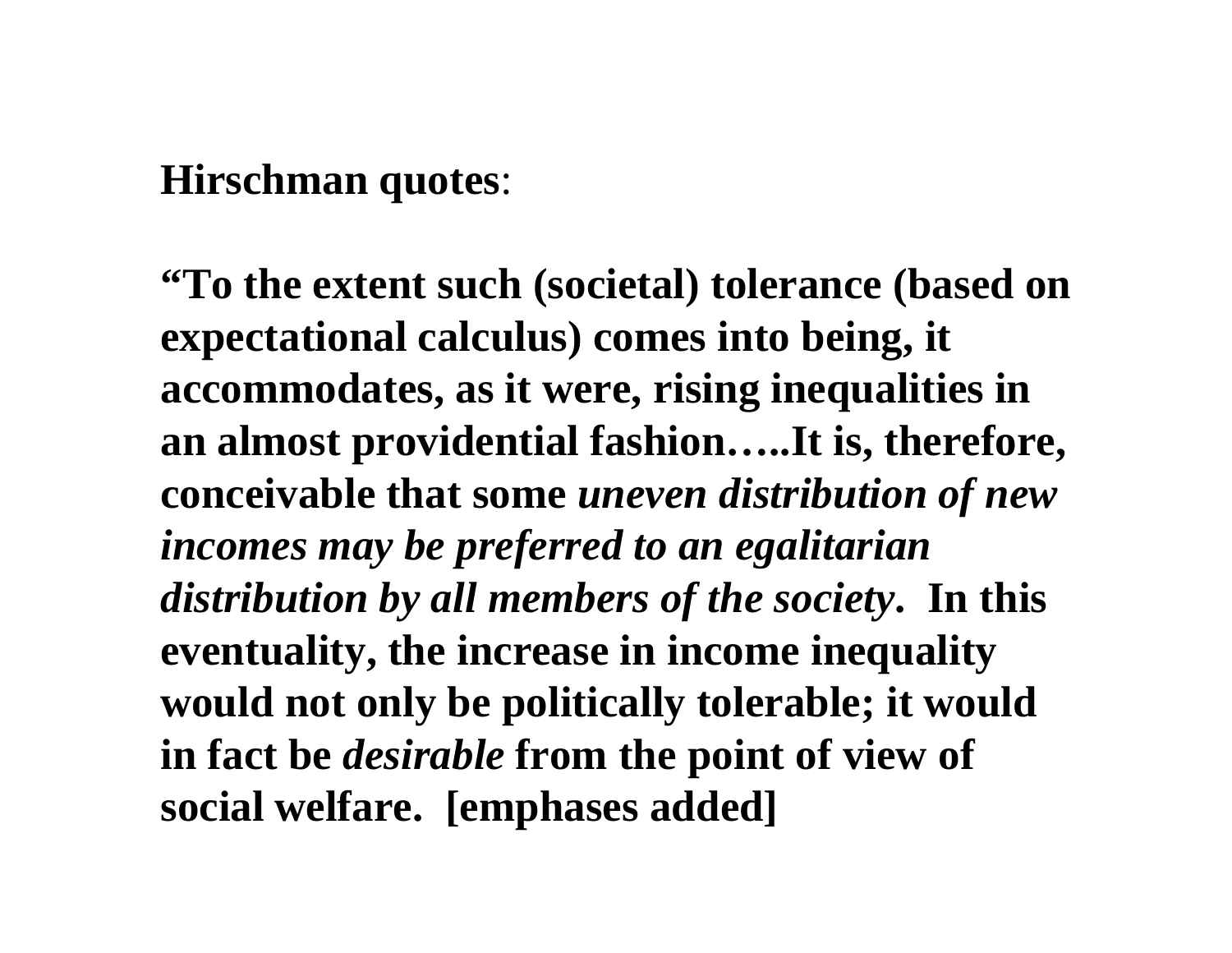#### **Social Consequences of Economic Inequalities**

**Available analytical as well as empirical studies indicate ambiguous relationship in terms of** *direction of causation* **as well as**  *social outcomes* **between economic inequality and political conflict (Lichbach(1989)). Not surprising because social conflicts can be caused by factors other than economic inequalities as much as economic inequalities caused by factors other than economic growth.**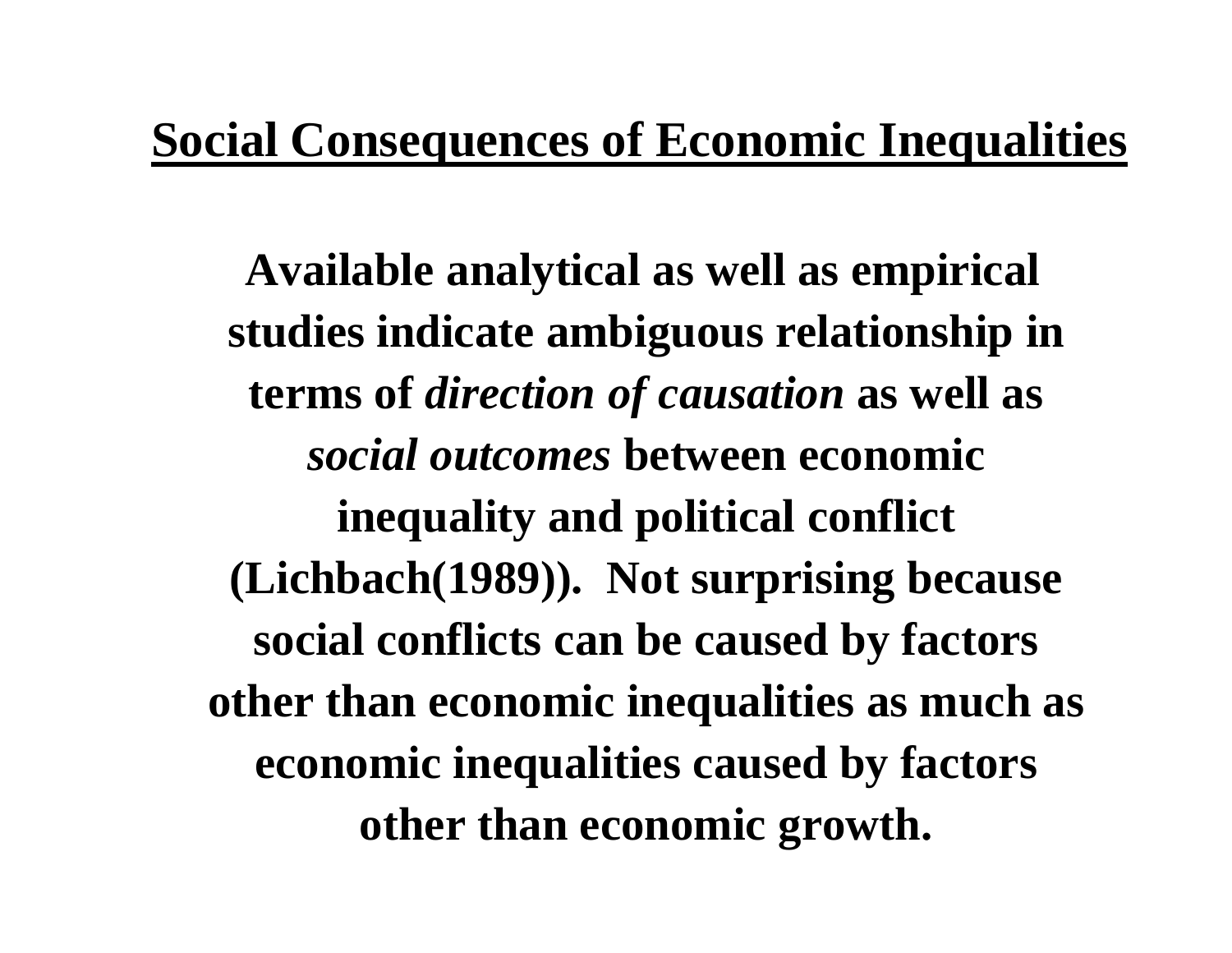### **Indian Study**

**Applying the stochastic dominance criteriafor binary comparisons of the entire sizedistributions, it was shown that <sup>a</sup> doubling ofper capita GDP growth in India in the 1980swas associated with uniformly better equityenhancing outcomes in comparison with thoseduring the slower growth in the 1970s. (Tendulkar and Jain, 1995)**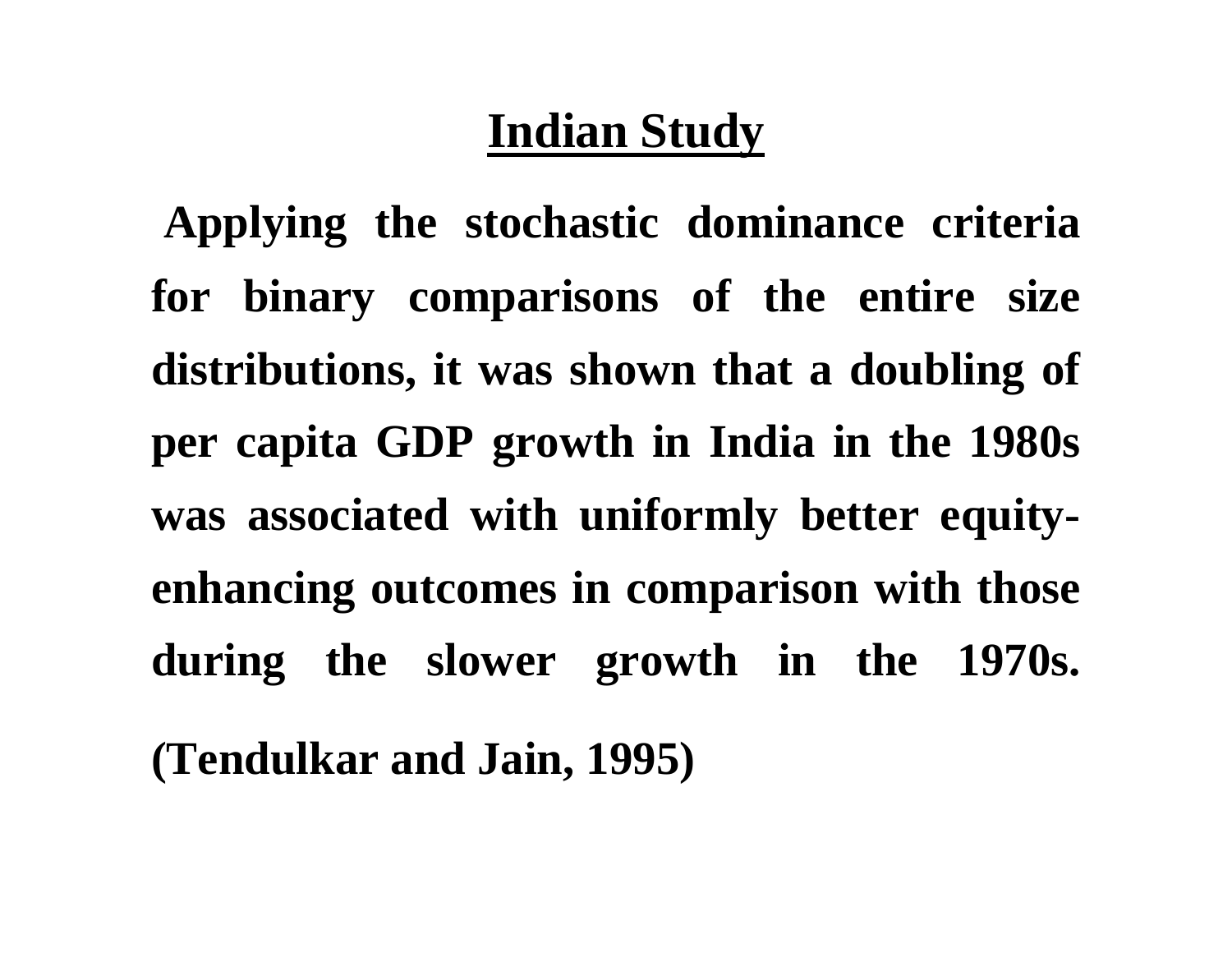## **Conclusions**

**Growth-promoting impulses and policiesaimed at opening up the economy, intensifyingcompetition and facilitating access totechnology should not be curbed because of prior apprehensions about their adversedistributional consequences which may turnout to be wrong** *ex post* **in** *<sup>a</sup> priori* **diagnosis as well as incidence.**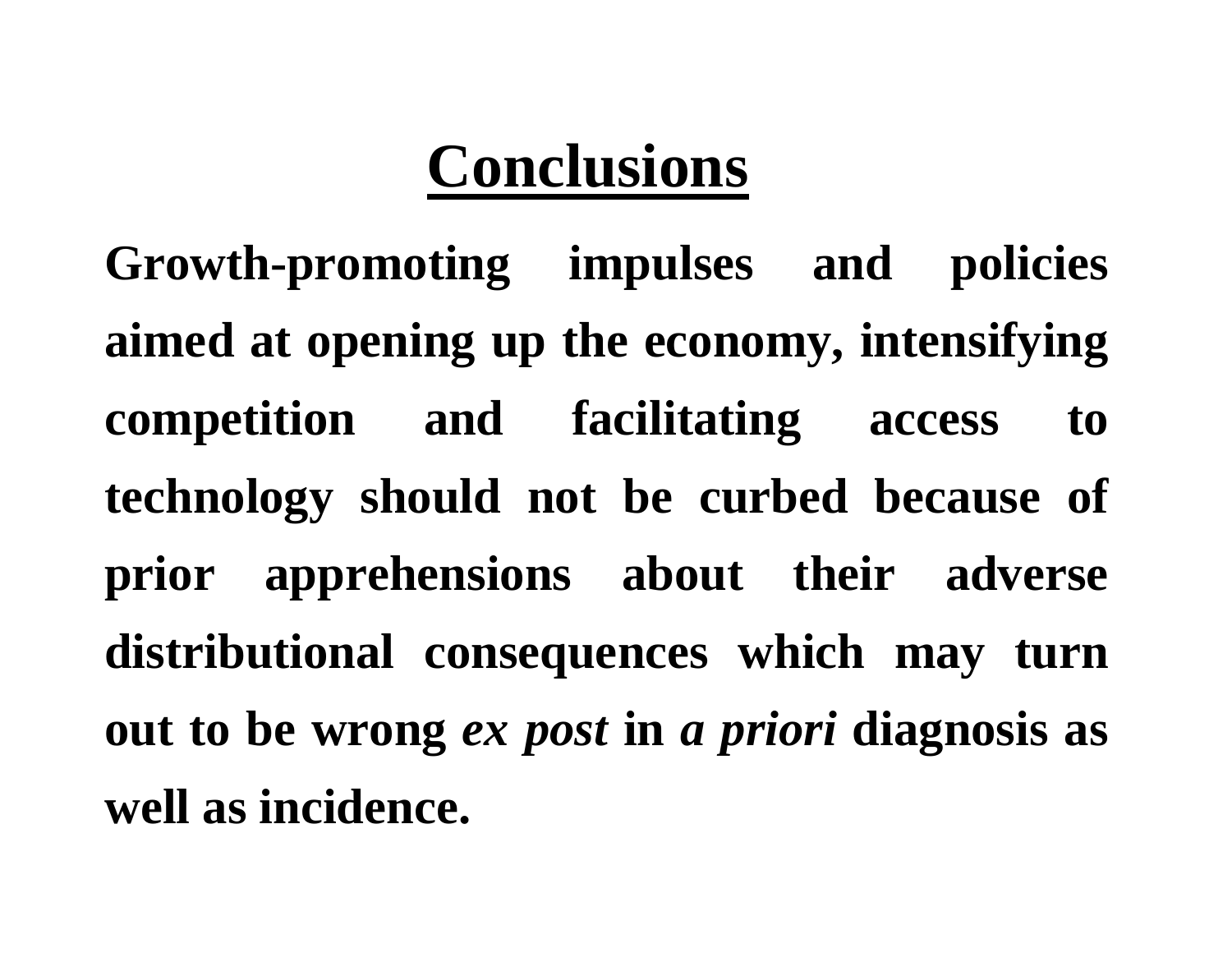**The conclusion does not deny thatgovernment policy needs to be sensitive toalleviating the adverse distributionalconsequences, but only** *as and when they arise, and should be dealt with in <sup>a</sup> nondistortionary fashion and using nonintrusive methods.*